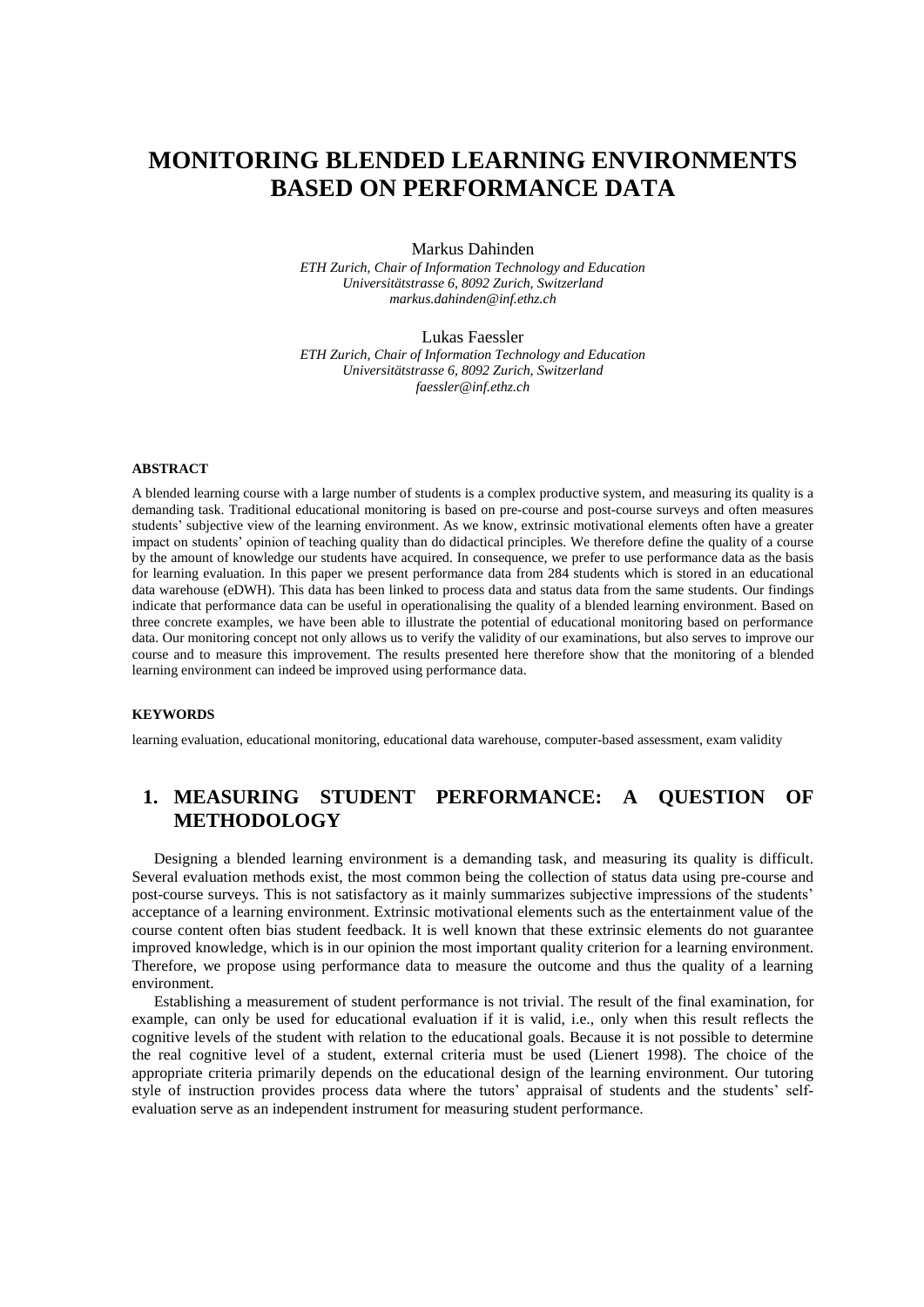Over the past 10 years we have developed blended learning courses to teach and assess an introduction to computer science for ETH Zurich natural science students. We teach more than 630 students per year. First we implemented problem-based e-learning methods to make learning independent from time and location, to individualize instruction, and to enhance student time per task (Hinterberger 2007, Faessler 2007). Then we used e-assessment methods to hold and administer examinations electronically. This enabled us to perform formative mock tests with automated corrections and individualized feedback (Dahinden 2010). With these improvements our blended learning environment became more efficient and stable. To observe our progress empirically, we continually analysed data obtained during our courses (Faessler et al. 2005, 2006, Scheuner & Faessler 2010).

In this paper we present and discuss blended learning monitoring procedures based on educational data obtained mainly as a side effect of the grading procedure. These data were collected in an educational data warehouse (eDWH) from students over a period of one semester and linked to process and status data from the same students. To evaluate the data we asked ourselves the following three questions, all of which concern the students' progress in our learning environment:

#### **Question 1: What effect does a mock test have on student performance?**

Generally, a mock test implies an additional workload for both teaching staff and students. As we know from student feedback, our mock test is highly regarded and helps students to monitor their progress towards reaching educational objectives. Does the mock test help students to perform better in the final exam? To answer this question, we compared performance data from our mock test with those from the final exam.

#### **Question 2: Can we rely on the validity of our final examination, while grading our students?**

The validity of the exam is an important precondition for using performance data as a course's quality criterion. Ideally, an exam measures the students' achievement of the educational goals of a course. In other words, it should reflect the most important learning objectives. Exam validity is difficult to determine, and there is no numerical index for exam validity available. However, external criteria can be used instead (Lienert et al. 1998). To measure the validity of our exam, we wanted to know if students' cognitive capabilities during the semester reflect their performance in the final exam. Students' ratings were tracked over time via a formative assessment conducted by tutors and were then compared to the students' grades in the final exam.

#### **Question 3: Do our formative assessment elements help the students to realistically rate their level of knowledge during the semester?**

If we assume that our final exam is valid, we have the possibility to observe interesting psychological factors in students' exam performance in our blended learning environment. For example, it is interesting to observe whether there are differences between self- and external evaluation of student performance during the learning process and final exam. Self-evaluation means that students judge the quality of their own work and knowledge as compared to others. External evaluation is carried out by our assisting tutors and via the final exam.

# **2. COLLECTING EDUCATIONAL DATA**

In this section, we first outline the educational setting of our blended learning course and our measuring instruments, and then we describe how we collected and analyzed our educational data.

### **2.1 Educational Design**

Most of the natural science students at ETH Zurich (630 per year) are introduced to Information and Communication Technology (ICT) through a sequence of 6 learning modules on different topics: exchanging information over the internet, simulation, analyzing multivariate data, managing data with relational databases, and developing macros with VBA (Hinterberger 2010). Figure 1 shows the educational design of our blended learning course. For each module, the students first follow a guided instruction and then work independently through a new, but related problem.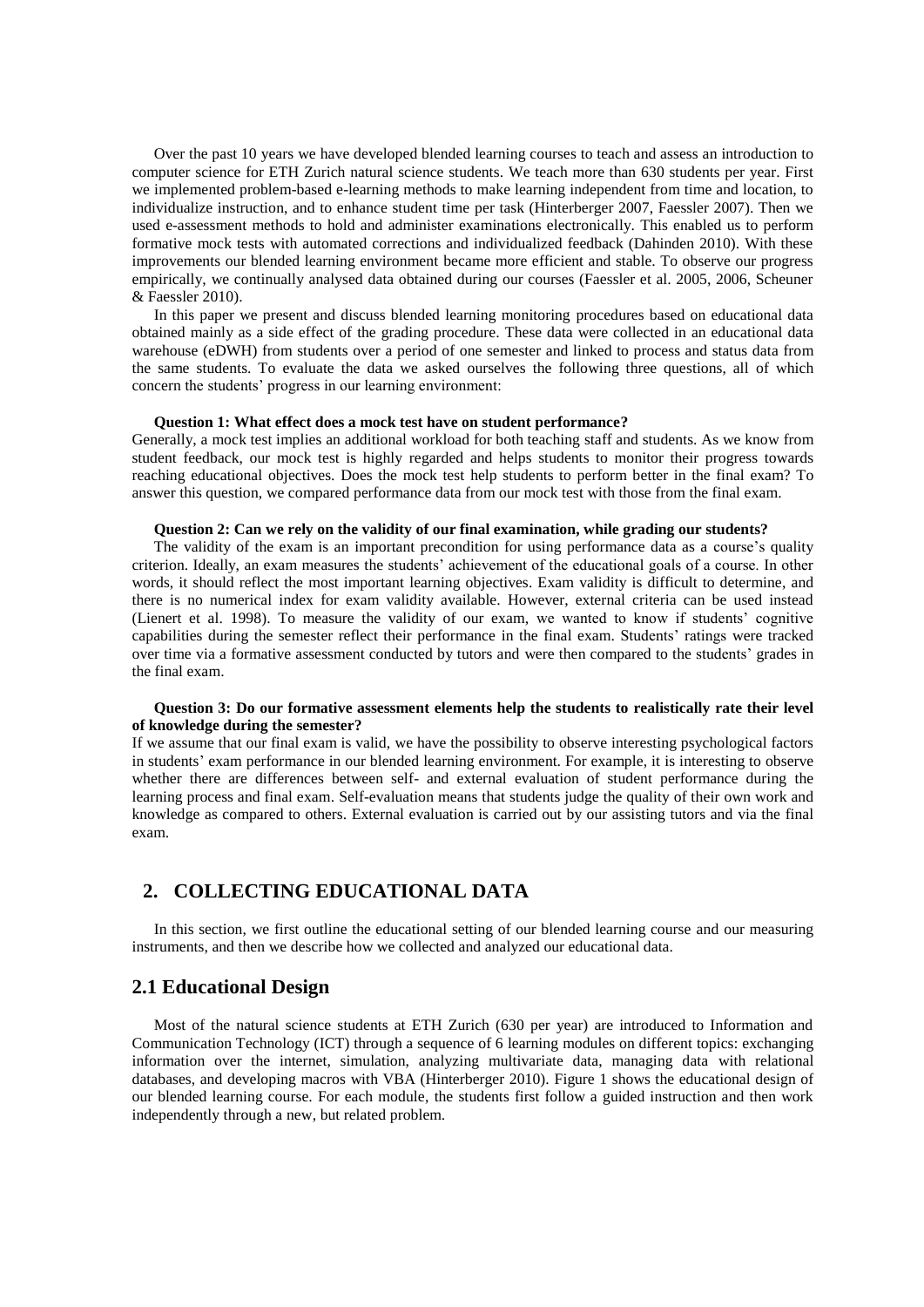These two steps are implemented according to the 4-step model; a highly effective problem-based instructional method for teaching content while the students work with real data, using suitable application software in a blended learning environment (Faessler 2007). This instructional method ideally supports the combination of problem-based learning with e-learning to accommodate a large number of students independent of time and location. The guided part additionally includes hypertext instructions, which introduce students to basic concepts by processing real-life data with application software (Faessler et al. 2004). Afterwards, during the independent part of the learning sequence, students must independently apply the concepts introduced in a realistic setting. A first formative assessment session takes place at the end of each module, when students have to present their results individually to a tutor of their choice from our tutor pool (formative assessments). At the end of the course, a computer-based final exam is held (summative assessment). Prior to the exam, an optional mock test prepares students for the exam situation.



Figure 1. Data collection schedule in our blended learning course. Semester length: 14 weeks. See text for details.

### **2.2 Our Measuring Instruments**

To answer the questions mentioned above, we integrated the following measuring instruments into our educational design (see Figure 1):

**Student performance:** As an objective measurement of student performance, we used test and exam results. Our exams are computer-based, take 60 minutes and consist of 48 case-oriented questions (Dahinden 2010). A case-oriented exam question involves the presentation of a real-life case study. This case serves as a context in which the students have to apply the concepts learned to answer the given questions. The mock tests comprise half the number of questions of an exam and take half as long.

**Tutor rating:** To track student performance over time, we used the tutors' formative assessment (6) assessments per student). Tutors were randomly selected to attend the 5- to 10-minute student presentation. Students were graded by tutors according to the following scale: *fail (0)*; *average (1)*; *good (1+)*; *excellent (2)*.

**Student self-evaluation:** Student self-evaluation took place at eight points (one pre-survey, six process surveys and one post-survey). The process surveys were part of the six learning-modules. As soon as students passed one of their formative assessments, they were asked to complete an online survey delivered automatically by e-mail. It consisted of 6 questions identical for all modules. The survey question focusing on student self-evaluation was: *Compared to my fellow students, my knowledge in this module was…* The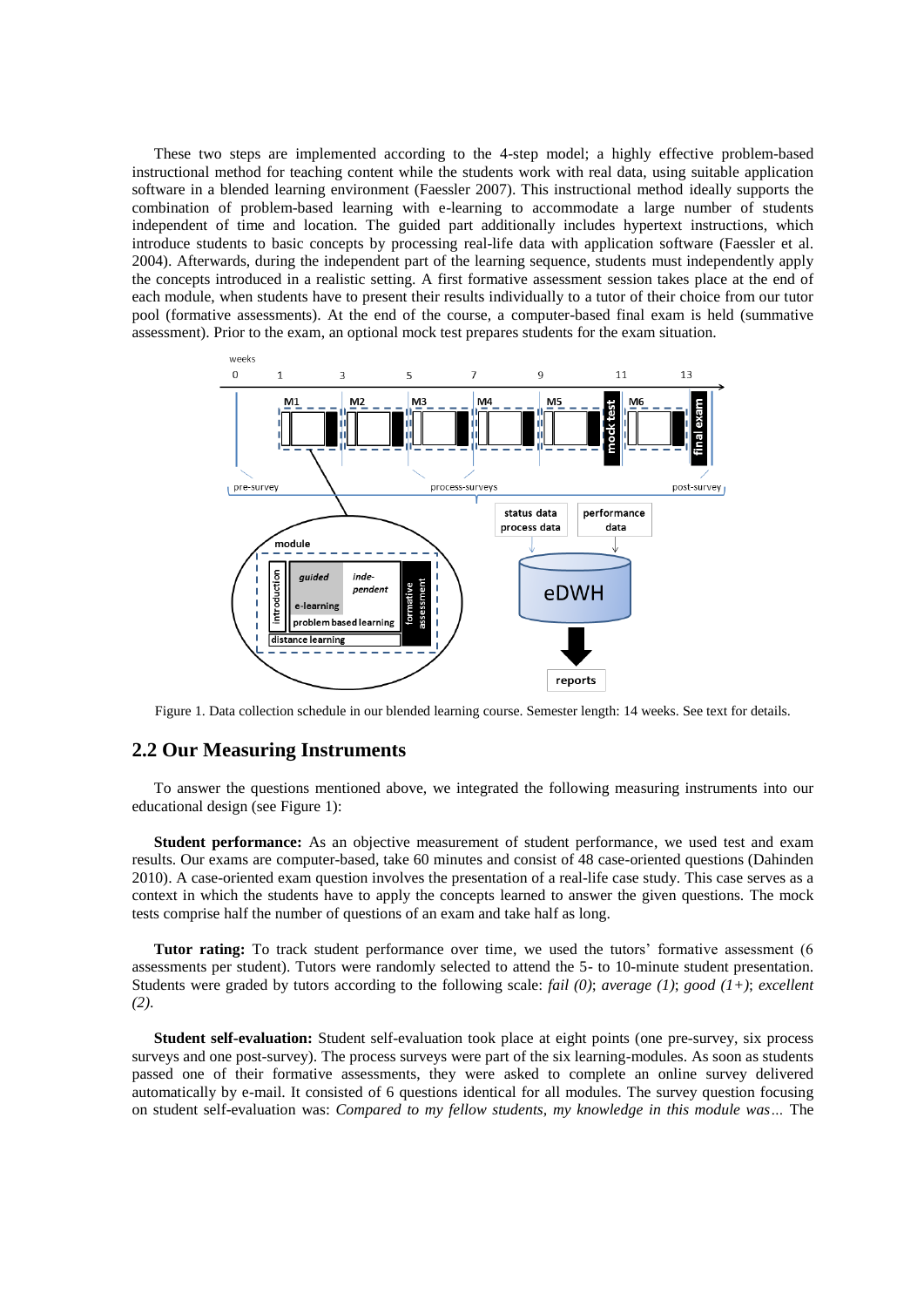following 5 choices were available: *definitely above-average (5)*; *rather above-average (4)*; *average (3)*; *rather below average (2)*; *definitely below average (1)*. A similar question was asked in the pre- and postsurvey.

# **2.3 Data Collection**

At different time points during the learning sequence, three types of data were collected (see Table 1). Status data was collected at the beginning and at the end of the course. It consists mainly of data describing the students in more detail (i.e., branch of study, gender, preliminary knowledge, final grade expectation, etc.). When we talk about process data in the context of educational monitoring, we are referring to data collected at different time points during the semester. Process data mainly contains the students' selfevaluation and tutor ratings of the students' performance at each specific time point. Process data therefore can deliver information about the progress of the students in the learning sequence. Performance data is generated mainly as a side effect of the grading process (mock test and exam).

| Table 1. Different educational data collected over one semester (14 weeks). |  |  |
|-----------------------------------------------------------------------------|--|--|
|-----------------------------------------------------------------------------|--|--|

| Data category                      | Raw data source             | Code | Number of<br>aggregated datasets |
|------------------------------------|-----------------------------|------|----------------------------------|
| Status data                        | Student pre-survey          | pre  | 234                              |
|                                    | Student post-survey         | post | 124                              |
| Process data <i>(status data</i> ) | Student process surveys     | proc | 177                              |
| collected over time)               | Tutor formative assessments | fAs  | 284                              |
| Performance data                   | Mock test                   |      | 254                              |
|                                    | Final exam                  | e    | 276                              |

The data obtained were integrated into an eDWH according to the ETL process (extraction, transformation, load). In this process the various raw data sources were extracted from their source systems, transformed and joined using a mnemonic, allowing us to anonymously trace the answers of each student. Then the data were loaded into the eDWH. Our eDWH is based on a star schema, where the final exam results are included in the centralized fact table and the remaining data are considered as the corresponding dimensions. The eDWH is implemented as a mysql 5.1.4 database and the stored functions are used to encode the raw data dimensions into ordinal scaled datasets in real time.

### **3. RESULTS**

Our eDWH comprises educational data collected from 284 students during Autumn Semester 2010. These data have more than 50 dimensions, which cover measurable facts from one student (e.g. gender, exam score, tutor grading, self-evaluation, etc.). The amount of data allows a wide variety of reports and analyses. In this section, we present some concrete results to illustrate the potential of eDWH-based educational monitoring. The following results refer to the three questions mentioned in the introduction. First, we compare performance data to monitor how students performed on both the mock test and the final exam. Second, we try to measure exam validity by tracking the students' performance data over one semester. Finally, we link performance data with the students' self-evaluation in order to monitor how student self-evaluation evolves over time.

### **3.1 Comparing Performance Data**

Performance data from the optional mock test (n=254, 89% of total students) was linked with the total exam score in Figure 2 using a scatter plot (n=276, 97% of total students). Both dimensions show the percentage of the achieved score compared to the total score. Because the mock test included one question from module 6 (not taught at the time of the mock test; see Figure 1) this question was removed and the score was adjusted accordingly.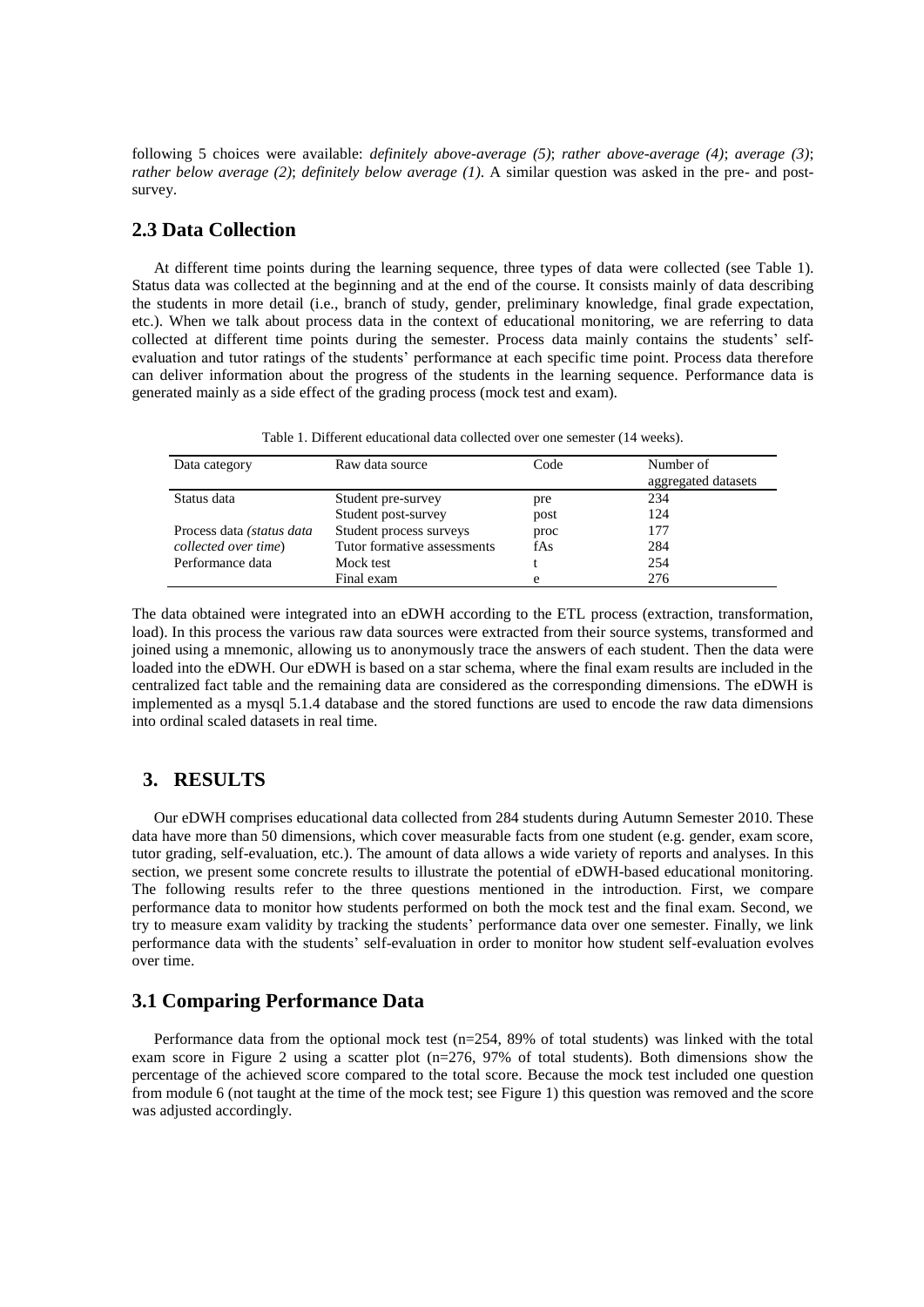

Figure 2. Comparison of the scores of the mock test and the final exam. Each point represents the performance of one student in the mock test (y-axis) and the final exam (x-axis). Both dashed reference lines indicate the mean values of both scores. The diagonal line separates students which performed better in the mock test than in the final exam.

Figure 2 shows a positive correlation between the mock test score and the final exam score. The final exam score is about 26.2% higher than the mock test score. However, there were 5 students (2%) who performed better in the mock test than in the final exam. It is remarkable that 4 out of these 5 students belong to the weakest quartile in the final exam. The remaining 249 students (98%) performed better in the final exam than in the mock test.

### **3.2 Tracking Student Performance over Time**

Tracking student performance over time and linking it to the final exam score can be used to evaluate the validity of the final exam. Figure 3 shows the average of the tutor ratings for all six student presentations.

The students (n=276) are split equally into four quartiles according to their final exam score (EQ). Our data show that the top 25% of the students in the final exam (EQ1) were also assessed as best by the tutors during the semester (m1 to m6). In addition, the weakest students were assessed lower than the rest. It is also evident that module 1 (m1) and module 6 (m6) show the biggest differences in tutor ratings, whereas module 5 shows the smallest difference.



Figure 3. Comparison of the tutor ratings and the final exam result. Students were split into quartiles according to their final exam scores. The top 25% of the students are in EQ1, the weakest in EQ4. The y-axis shows the mean values of the tutor ratings according to the corresponding quartiles (EQ1-EQ4). The x-axis indicates the time variant scale representing the six modules spread over the semester (m1-m6).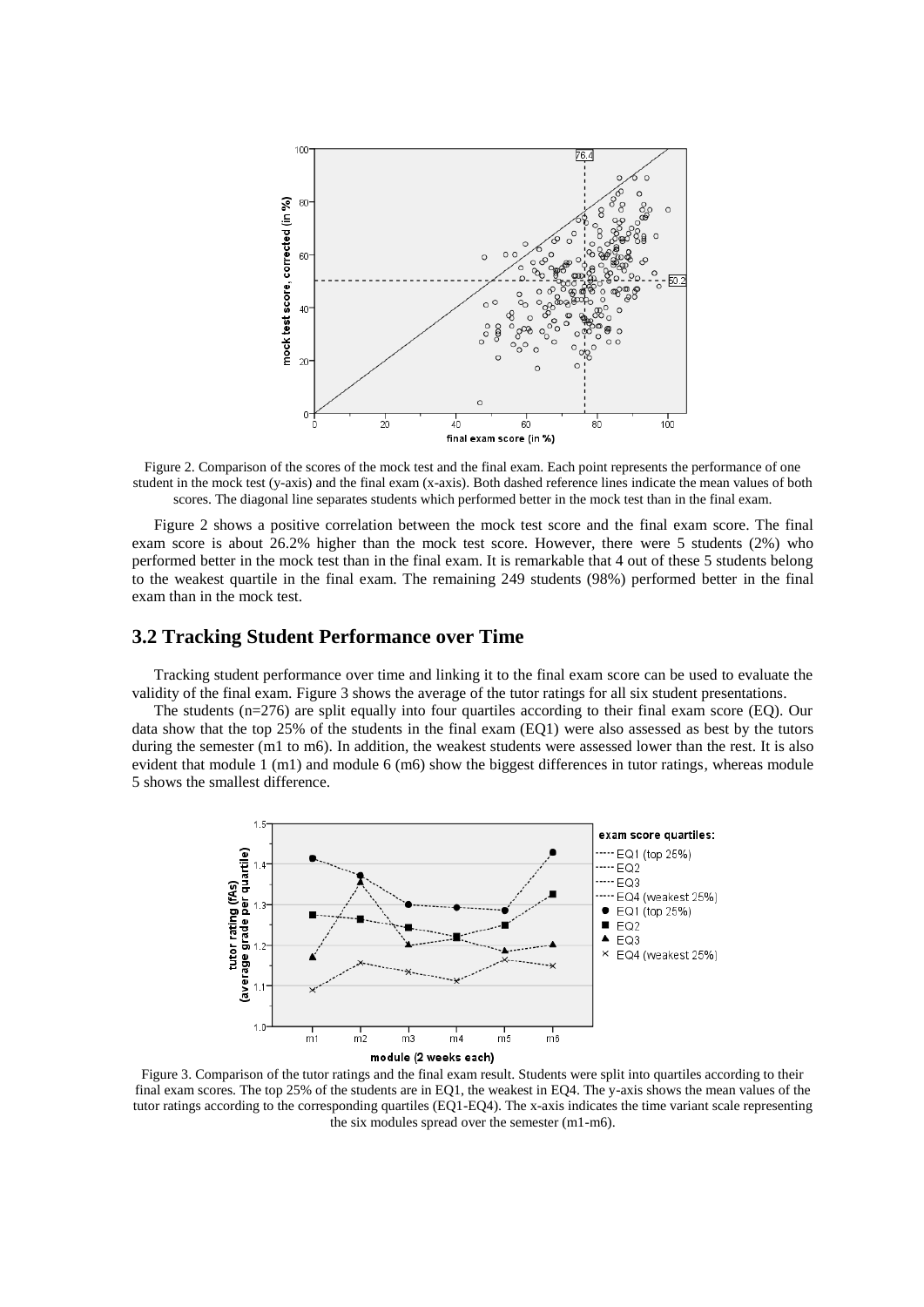Table 2 shows the Spearman's rank correlation (Spearman 1904) coefficients between the final score and nine external criteria. The final score shows significant positive correlations with 8 out of the 9 external criteria. As described above, the tutor rating for module 5 shows the lowest overall significance.

Table 2. Spearman's non-parametric correlations between the final exam grade and nine external criteria: two student final grade estimations  $(X \text{ ge}, 6)$ , six tutor ratings of the students' presentations(fAs mX), and one student selfevaluation (post\_comp). For details see section 2.2.

|                                                              | pre_ge    | fAs m1    | fAs $m2$  | fAs m <sub>3</sub> | fAs m4    | fAs_m5 | fAs m6    | post ge   | post comp |
|--------------------------------------------------------------|-----------|-----------|-----------|--------------------|-----------|--------|-----------|-----------|-----------|
| e score                                                      | $0.208**$ | $0.320**$ | $0.161**$ | $0.131**$          | $0.169**$ | 0.116  | $0.242**$ | $0.475**$ | $0.194*$  |
| $\text{Sig.}$ (2-tailed) 0.006                               |           | 0.000     | 0.008     | 0.031              | 0.005     | 0.056  | 0.000     | 0.000     | 0.500     |
|                                                              | 273       | 273       | フフつ       | 272                | フフフ       | 272    | 271       | 101       | 103       |
| **. Correlation is significant at the 0.01 level (2-tailed). |           |           |           |                    |           |        |           |           |           |
| *. Correlation is significant at the 0.05 level (2-tailed).  |           |           |           |                    |           |        |           |           |           |

# **3.3 Performance Data Linked with Process Data over Time**

To give an example of performance data linked with process data, we combined tutor ratings with student self-evaluation over time (Figure 4). The students (n=276) were split into four equal quartiles based on their sub-score in any of the six modules in the final exam (MQ).



Figure 4. Performance data (tutor ratings) linked to student self-evaluation data. The quartiles are built according to students' sub scores in each module. The top 25% of the students are in the first quartile (MQ1), the weakest 25% in the fourth quartile (MQ4). The mean values of the tutor ratings are shown as dots  $(\bullet)$ . The mean values of the students' selfevaluation are shown as triangles  $(\triangle)$ . The scales are aligned according to the values in MQ1.

Figure 4 shows that for the top 25% of the students (in MQ1) the development of the tutor ratings almost follows the development of the average of the students' self-evaluation. This alignment can be used as a baseline for monitoring whether the students in the other quartiles judged themselves higher or lower than the corresponding tutor grading. It can be seen that in general students from MQ2 rated themselves lower compared to their tutors than students in MQ4. Especially for modules 1, 2 and 6 the weakest students rated themselves much higher compared to their tutors. It can also be noted that the students' rating for MQ4, module 6 (mean value=3.4) is almost as high as it is for the best students in MQ1 (mean value=3.6). It can also be seen that the students in MQ3, module 6, rate themselves lower relative than did their tutors' reports.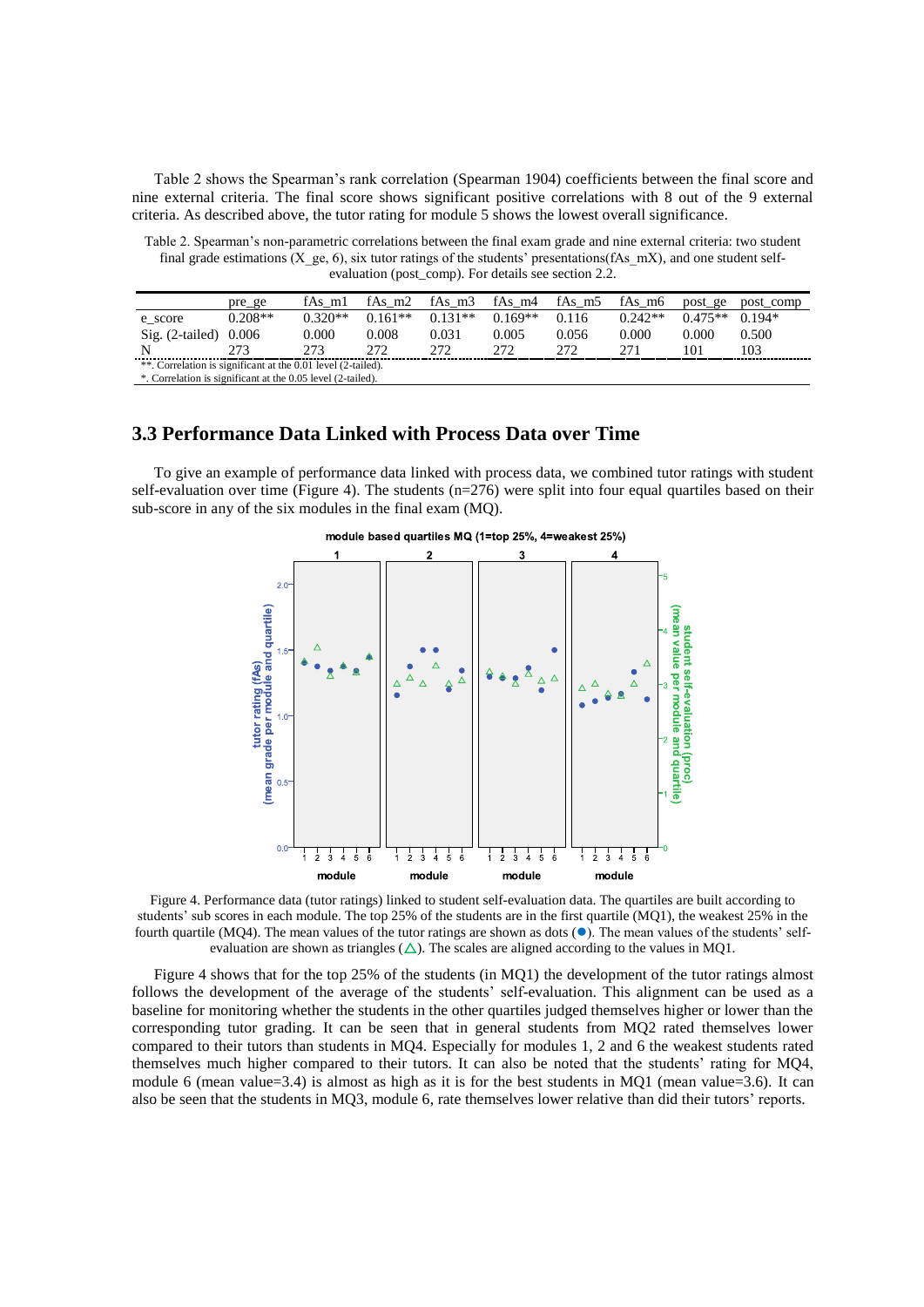# **4. DISCUSSION**

With the ability to link performance data with process data and status data, the possibility of educational monitoring arises. To demonstrate the potential of eDWH based monitoring we generated some reports in the result section. Here we discuss these reports with reference to the following three questions:

- Question 1: What effect does a mock test have on student performance?
- Question 2: Can we rely on the validity of our final examination, while grading our students?
- Question 3: Do our formative assessment elements help the students to realistically rate their  $\bullet$ level of knowledge during the semester?

#### **Q1: What effect does a mock test have on student performance?**

The large number of students attending the optional mock test shows us that they are highly motivated to participate. To gain a deeper insight into the students' level of knowledge during the last 2 weeks of the semester, we compared performance data from the mock test with that of the final exam (Figure 2). We found that students performed on average 26.2% better in the final exam than they did in the mock test. The reason for this is unknown and further analysis is needed to find out whether the students' knowledge level really increased or whether they merely worked less for the mock test. However, from the distribution of the raw data, we assume that they participated actively in the mock test. An indication here is the positive correlation between the results of the mock test and the final exam. Another interesting point is the fact that some students showed a remarkable increase in the final exam score compared to the mock test score. This increase could be considered as a "boost-effect" of committed students, but requires more detailed analysis.

#### **Q2: Can we rely on the validity of our final examination, while grading our students?**

Due to the fact that in reality it is not possible to determine the real cognitive level of a student, we used process data such as tutor ratings and student self-evaluation data as external criteria for the validity of the exam. Based on the correlation coefficients summarized in Table 2, we can conclude that our exam is valid in terms of the achievement of learning objectives. In other words, the tutor ratings during the semester and the students' self-evaluation reflect the students' performance in the final exam. This effect can also be observed graphically (Figure 3).

### **Q3: Do our formative assessment elements help the students to properly rate their levels of knowledge?**

The focus of this question is to verify whether the students' self-evaluation is different from their external evaluation or not. To answer it, we used tutor ratings as the external evaluation of the students' knowledge. From the graphical representation in Figure 4, we conclude that the tutor ratings for the best students are comparable to the students' self-evaluations. In contrast, the weakest students showed signs of overestimating their own competence, whereas average students showed a tendency to underestimate it. We will use these findings to investigate how we can improve the instruction of our tutors so that they can give feedback to the students which will help the latter to better estimate their level of knowledge.

To sum up, although various technical formative assessment solutions are available (hypertext instructions, computer-based assessment), we consider our tutors to be the most important and the most flexible formative feedback instrument. Due to the fact that our tutors change every semester we must find ways to instruct them efficiently and effectively. We will use monitoring based on the eDWH to determine the effect of the tutor instruction in our blended learning system. Here the data stored in our eDWH will let us both define new improvements, and serve us as a baseline to monitor its effect.

# **5. CONCLUSIONS & FURTHER WORK**

In this paper, we presented some preliminary educational monitoring results based on performance data collected from 274 students during our introductory computer science course. The conclusions we draw are useful in differentiating our understanding of our blended learning environment. As we have seen, performance data play a crucial role in educational monitoring. Its potential for categorising students according to their levels of knowledge is a powerful instrument for improving the understanding of